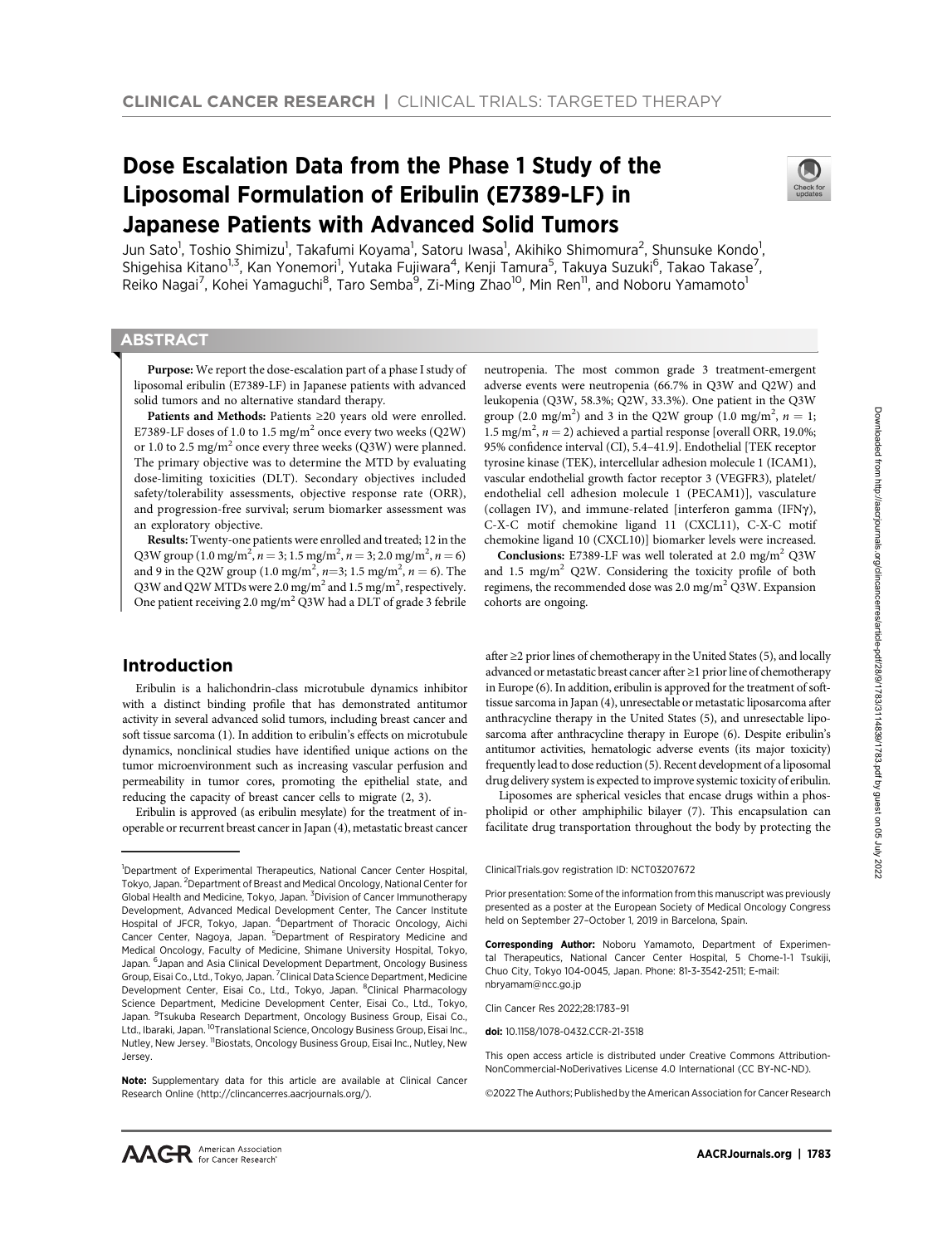# Translational Relevance

This phase I study assessed the tolerability and efficacy of a liposomal formulation of eribulin (E7389-LF) in patients with advanced solid tumors. This formulation was intended to reduce the toxicity of eribulin by facilitating transportation into tumors. Of the 21 patients, 4 achieved a partial response for a response rate of 19%. E7389-LF was well tolerated overall; occurrences of dose interruption and discontinuation due to treatment-emergent adverse events were minimal. Further, endothelial cell, vasculature, and immune-related biomarkers were increased after treatment. Thus, eribulin may influence tumor vascular remodeling by increasing endothelial, vasculature, and immune-related cell markers. This study supports the further development of E7389-LF for treating a range of advanced solid tumors. Particularly, expansion cohorts are ongoing to evaluate efficacy in specific tumor types.

drug from inactivation or dilution while in circulation and increasing the therapeutic index by reducing accumulation in tissues at risk for toxicity (8). Of particular relevance to cancer treatment, liposomes have also been shown to accumulate in tumors via an enhanced permeability and retention effect (8). This novel drug delivery system could enhance eribulin's efficacy and reduce systemic toxicity.

A liposomal formulation of eribulin (E7389-LF) was developed to potentially expand its therapeutic profile (9), as encapsulation within liposomes may help anticancer drugs accumulate within tumor tissue by exploiting the vascular permeability and immature lymphatic structure of tumors (10). As eribulin has been shown to increase the accumulation of liposomes via an enhanced permeability and retention effect (11), E7389-LF may also induce vascular remodeling. In a first-in-human study of patients with advanced solid tumors conducted in the United Kingdom, the MTD [defined as the maximum dose with 0–1 dose-limiting toxicities (DLT) in 6 patients] of E7389-LF was 1.4 mg/m<sup>2</sup> every 3 weeks (Q3W) or 1.5 mg/m<sup>2</sup> every 2 weeks (Q2W; ref. 12). Observed DLTs included increased aspartate aminotransferase (AST) levels, increased alanine aminotransferase (ALT) levels, neutropenia, febrile neutropenia, stomatitis, and hypophosphatemia. We conducted this phase I study to evaluate safety and tolerability of E7389-LF in Japanese patients with advanced, unresectable, or recurrent solid tumors and reassess the MTD of both the Q2W and Q3W schedules.

# Patients and Methods

## Study design

This was the dose-escalation part of a phase I open-label study to evaluate the safety and tolerability of intravenous E7389-LF in Japanese patients with advanced, unresectable, or recurrent solid tumors for which no alternative standard therapy or effective therapy exists. The MTD of E7389-LF was evaluated using a standard " $3 + 3$ " design dose-escalation method of two treatment schedules assessed in parallel. E7389-LF was dosed by eribulin free base content, and was administered either Q3W (on day 1 of a 21-day cycle) or Q2W (on days 1 and 15 of a 28-day cycle). The initial dose level of E7389-LF was 1.0 mg/m<sup>2</sup> for both schedules, as it was well tolerated with no DLTs in an early analysis of the first-inhuman trial (12). The upper dose level of the Q2W dosing group was set at 1.5 mg/m<sup>2</sup>, also based on the previous first-in-human study (12). The upper dose level of the Q3W dosing group was set at

 $2.5$  mg/m<sup>2</sup>, considering a similar maximum planned dose intensity to the Q2W group (0.75 mg/m<sup>2</sup>/week), which was higher than the Q3W group in the first-in-human study (12). Prophylactic administration of granulocyte colony-stimulating factor was not permitted during cycle 1, but was permitted after cycle 2 and after considering the hematologic adverse events.

This study was conducted in accordance with standard operating procedures of the sponsor, which were based on the Principles of the World Medical Association Declaration of Helsinki, all applicable Japanese Good Clinical Practices and regulations, and the Pharmaceutical and Medical Device Act for studies conducted in Japan. Written informed consent forms were obtained from all participants; these and the study protocol were reviewed and approved by the applicable institutional ethical review board.

### Patients

The study enrolled Japanese patients aged ≥20 years with advanced, unresectable, or recurrent solid tumors for which no alternative standard therapy or no effective therapy existed. Additional inclusion criteria were a life expectancy ≥12 weeks, an Eastern Cooperative Oncology Group performance status of 0 or 1, and an adequate washout period before study drug administration. Patients were excluded if they had received prior eribulin treatment, had a history of hypersensitivity reaction from a liposomal formulation agent, active viral hepatitis (B or C) as demonstrated by positive serology or requiring treatment, or were human immunodeficiency virus positive.

#### Study objectives and assessments

The primary objective was to determine the MTD of E7389-LF. DLTs were defined as treatment-related adverse events occurring during cycle 1 of the dose-escalation part of the study. These were graded using the NCI Common Terminology Criteria for Adverse Events (CTCAE) version 4.03 (13). Definitions of DLTs included grade 3 to 4 febrile neutropenia, grade 4 neutropenia lasting ≥8 days despite optimal treatment, grade 4 thrombocytopenia, drug hypersensitivity event (grade 4, or grade 3 unresolved within 24 hours or recurring with same severity, despite treatment), and other clinically significant grade ≥3 nonhematologic events and abnormal laboratory toxicities.

Secondary objectives were to assess the safety and tolerability, pharmacokinetic (PK) profile, objective response rate (ORR), and progression-free survival (PFS) of E7389-LF. Exploratory objectives included assessment of disease control rate (DCR), clinical benefit rate (CBR), and serum biomarkers.

Serum biomarker analyses were conducted to evaluate the effect of E7389-LF on endothelial cell markers, vasculature markers, and immune-related markers. Serum samples were collected at baseline, on day 1 of cycles 1 through 6, and at the discontinuation visit (14–42 days after last administration of E7389-LF). The serum biomarker assay was performed on serum samples using multiplex or Simoa methodology for 81 analytes. Serum samples were analyzed at pretreatment on cycle 1 day 1 (C1D1), and before subsequent doses on C2D1, C3D1, and C4D1. Data below the lower quantification limit (QL) for serum biomarkers were defined as out of range and replaced by half of the lower QL. Serum pharmacodynamic biomarker analyses were performed for analytes when less than 20% of their measurements were below the lower QL.

## Statistical analysis

The sample size was not based on statistical powering, rather the design of the dose-escalation part was based on traditional  $3 + 3$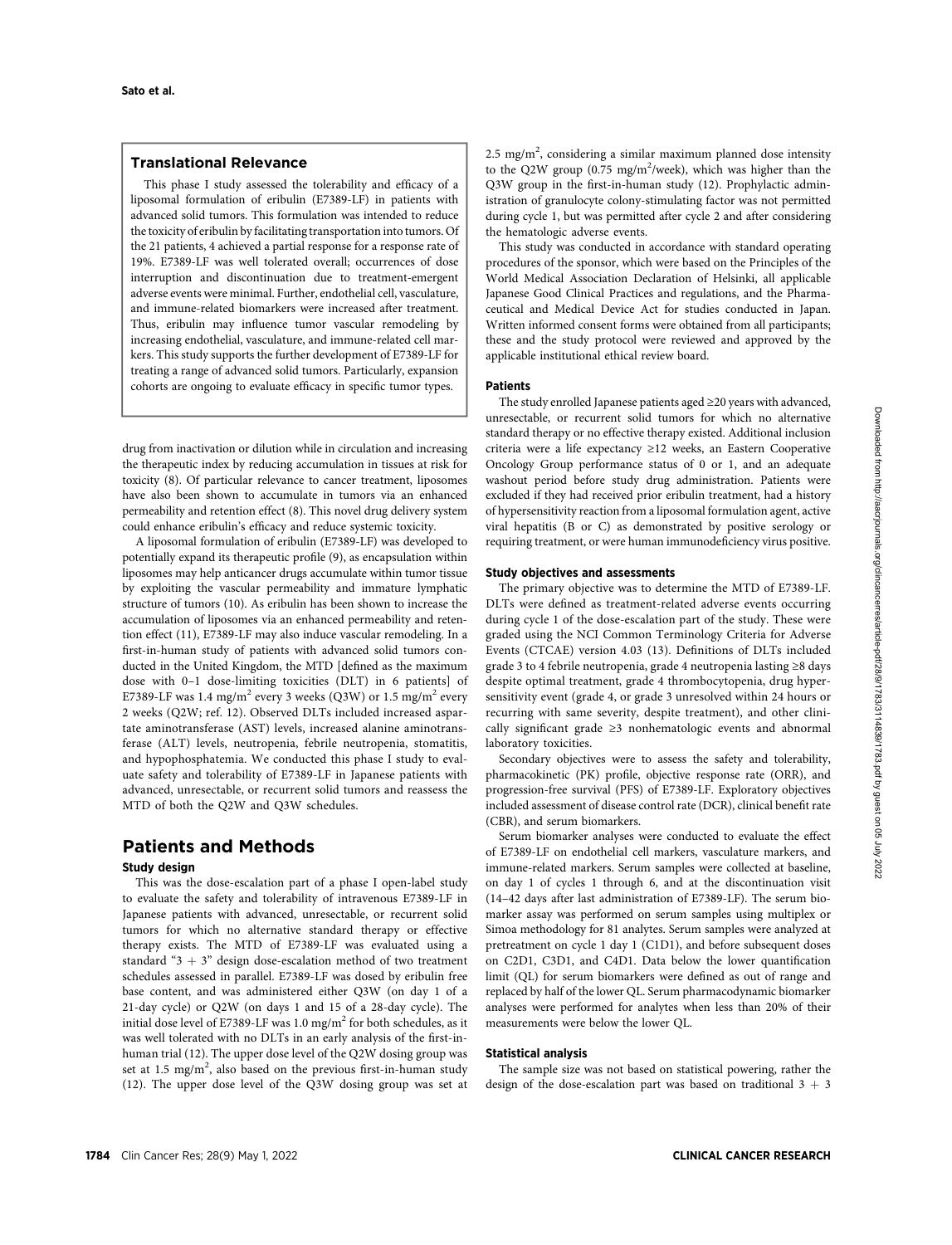patients per cohort with multiple planned dose levels. All efficacy and safety analyses were performed on the safety analysis set, which includes all patients who received at least one dose of study drug. Best overall response was evaluated according to RECIST version 1.1 criteria (14). ORR, DCR [complete response  $(CR)$  + partial response (PR) + stable disease (SD); duration of  $\geq$ 5 weeks after C1D1], and CBR (CR + PR + SD; duration of  $\geq$ 23 weeks after C1D1) were provided with 95% confidence interval (CI) according to the Clopper–Pearson method.

The PK analysis was performed in all patients who received at least one dose of study drug and had at least one evaluable plasma concentration. Blood samples for the assessment were collected before and after administration of E7389-LF C1D1 doses as follows: predose; at 15 minutes after the start of infusion; at 5 minutes and 0.5, 1, 2, 4, 6, 8, and 24 hours after the end of infusion; and then at C1D4, C1D8, and C1D10. Both total eribulin (encapsulated and released eribulin in both plasma protein bound and unbound forms) and free eribulin (released from liposomes and plasma protein unbound form) were measured using a validated LC/MS-MS method. Ultrafiltration method was used to obtain samples to measure concentrations of free eribulin.

Benjamini–Hochberg procedure for false discovery rate control with the number of biomarkers analyzed at each time point. Statistical significance was determined when the unadjusted  $P$  values were  $< 0.05$ .

#### Data availability

Eisai Inc. commits to sharing data from clinical trials upon request from qualified scientific and medical researchers. Data requests are reviewed and authorized by an independent review panel on the basis of scientific merit, and data is anonymized with respect to applicable laws and regulations. Trial data availability is according to the criteria and process described on [www.clinicalstudydatarequest.com](http://www.clinicalstudydatarequest.com).

# Results

# Patients

#### MTD

| Table 1. Baseline patient characteristics. |  |
|--------------------------------------------|--|
|--------------------------------------------|--|

| forms) and free eribulin (released from liposomes and plasma<br>protein unbound form) were measured using a validated LC/MS-<br>MS method. Ultrafiltration method was used to obtain samples to<br>measure concentrations of free eribulin.<br>PK parameters were calculated for total and free eribulin by<br>noncompartmental analysis using actual sampling times. PK para-<br>meters include maximum plasma concentration $(C_{\text{max}})$ , time at<br>which the $C_{\text{max}}$ occurs ( $t_{\text{max}}$ ), area under the plasma concentration-<br>time curve (AUC) for both total and free eribulin, and terminal<br>elimination phase half-life $(t_{\lambda})$ , total clearance (CL), and volume of<br>distribution at steady state (Vss) for total eribulin only. Because PK<br>parameters were derived from plasma concentration data only after<br>first administration of E7389-LF, they were summarized by com-<br>bining the individual data from both the Q2W and the Q3W dosing<br>groups by dose level.<br>Serum biomarker analyses included all patients who received at<br>least one dose of study drug and had evaluable biomarker data.<br>Statistical analyses and plots for biomarkers were performed<br>and generated using R (R Foundation for Statistical Computing)<br>version 3.6.3. Pharmacodynamic changes of serum biomarkers<br>from baseline (or C1D1) were analyzed using the one-sample<br>Wilcoxon signed-rank test, and $P$ values were adjusted using the |                                  | From August 2017 to May 2018, 21 patients were enrolled and<br>treated. Analyses were completed prior to database lock; data as of<br>June 2020 was used for the dose-escalation analysis, at which point<br>all patients discontinued the study. Twelve patients were in the<br>E7389-LF Q3W dosing group (3 at a dose of 1.0 mg/m <sup>2</sup> , 3 at<br>1.5 mg/m <sup>2</sup> , and 6 at 2.0 mg/m <sup>2</sup> ) and 9 patients in the Q2W dosing<br>group (3 at a dose of 1.0 mg/m <sup>2</sup> and 6 at 1.5 mg/m <sup>2</sup> ). Patient<br>characteristics are described in Table 1 and Supplementary Fig. S1.<br>These were generally similar between the Q3W and Q2W dosing<br>groups, except for the male to female ratio and number of prior<br>chemotherapy regimens. In the Q3W dosing group, 41.7% of<br>patients were male and 8.3% of patients had received fewer than<br>2 prior chemotherapy regimens; in the Q2W dosing group, 55.6%<br>of patients were male, and 44.4% of patients had received fewer<br>than 2 prior chemotherapy regimens.<br><b>MTD</b><br>The E7389-LF Q3W and Q2W group MTDs were determined to be<br>2.0 mg/m <sup>2</sup> and 1.5 mg/m <sup>2</sup> , respectively. There was one patient in the<br>Q3W dosing group $(2.0 \text{ mg/m}^2)$ who experienced a DLT (grade 3<br>febrile neutropenia, from which the patient recovered). There were no<br>DLTs observed in the Q2W dosing group. |                                            |
|--------------------------------------------------------------------------------------------------------------------------------------------------------------------------------------------------------------------------------------------------------------------------------------------------------------------------------------------------------------------------------------------------------------------------------------------------------------------------------------------------------------------------------------------------------------------------------------------------------------------------------------------------------------------------------------------------------------------------------------------------------------------------------------------------------------------------------------------------------------------------------------------------------------------------------------------------------------------------------------------------------------------------------------------------------------------------------------------------------------------------------------------------------------------------------------------------------------------------------------------------------------------------------------------------------------------------------------------------------------------------------------------------------------------------------------------------------------------------------------------------------|----------------------------------|------------------------------------------------------------------------------------------------------------------------------------------------------------------------------------------------------------------------------------------------------------------------------------------------------------------------------------------------------------------------------------------------------------------------------------------------------------------------------------------------------------------------------------------------------------------------------------------------------------------------------------------------------------------------------------------------------------------------------------------------------------------------------------------------------------------------------------------------------------------------------------------------------------------------------------------------------------------------------------------------------------------------------------------------------------------------------------------------------------------------------------------------------------------------------------------------------------------------------------------------------------------------------------------------------------------------------------------------------------------------------------------------------------------------------------------|--------------------------------------------|
| Table 1. Baseline patient characteristics.<br><b>Characteristics</b>                                                                                                                                                                                                                                                                                                                                                                                                                                                                                                                                                                                                                                                                                                                                                                                                                                                                                                                                                                                                                                                                                                                                                                                                                                                                                                                                                                                                                                   | E7389-LF Q3W total<br>$(n = 12)$ | E7389-LF Q2W total<br>$(n = 9)$                                                                                                                                                                                                                                                                                                                                                                                                                                                                                                                                                                                                                                                                                                                                                                                                                                                                                                                                                                                                                                                                                                                                                                                                                                                                                                                                                                                                          | Overall<br>$(N = 21)$                      |
| Median age, years (range)                                                                                                                                                                                                                                                                                                                                                                                                                                                                                                                                                                                                                                                                                                                                                                                                                                                                                                                                                                                                                                                                                                                                                                                                                                                                                                                                                                                                                                                                              | $51.5(22-68)$                    | 59.0 (28-68)                                                                                                                                                                                                                                                                                                                                                                                                                                                                                                                                                                                                                                                                                                                                                                                                                                                                                                                                                                                                                                                                                                                                                                                                                                                                                                                                                                                                                             | 58.0 (22-68)                               |
| Sex, n (%)                                                                                                                                                                                                                                                                                                                                                                                                                                                                                                                                                                                                                                                                                                                                                                                                                                                                                                                                                                                                                                                                                                                                                                                                                                                                                                                                                                                                                                                                                             |                                  |                                                                                                                                                                                                                                                                                                                                                                                                                                                                                                                                                                                                                                                                                                                                                                                                                                                                                                                                                                                                                                                                                                                                                                                                                                                                                                                                                                                                                                          |                                            |
| Male<br>Female                                                                                                                                                                                                                                                                                                                                                                                                                                                                                                                                                                                                                                                                                                                                                                                                                                                                                                                                                                                                                                                                                                                                                                                                                                                                                                                                                                                                                                                                                         | 5(41.7)<br>7(58.3)               | 5(55.6)<br>4(44.4)                                                                                                                                                                                                                                                                                                                                                                                                                                                                                                                                                                                                                                                                                                                                                                                                                                                                                                                                                                                                                                                                                                                                                                                                                                                                                                                                                                                                                       | 10(47.6)<br>11(52.4)                       |
| ECOG performance status, n (%)                                                                                                                                                                                                                                                                                                                                                                                                                                                                                                                                                                                                                                                                                                                                                                                                                                                                                                                                                                                                                                                                                                                                                                                                                                                                                                                                                                                                                                                                         |                                  |                                                                                                                                                                                                                                                                                                                                                                                                                                                                                                                                                                                                                                                                                                                                                                                                                                                                                                                                                                                                                                                                                                                                                                                                                                                                                                                                                                                                                                          |                                            |
| 0                                                                                                                                                                                                                                                                                                                                                                                                                                                                                                                                                                                                                                                                                                                                                                                                                                                                                                                                                                                                                                                                                                                                                                                                                                                                                                                                                                                                                                                                                                      | 6(50.0)                          | 5(55.6)                                                                                                                                                                                                                                                                                                                                                                                                                                                                                                                                                                                                                                                                                                                                                                                                                                                                                                                                                                                                                                                                                                                                                                                                                                                                                                                                                                                                                                  | 11(52.4)                                   |
| $\mathbf{1}$                                                                                                                                                                                                                                                                                                                                                                                                                                                                                                                                                                                                                                                                                                                                                                                                                                                                                                                                                                                                                                                                                                                                                                                                                                                                                                                                                                                                                                                                                           | 6(50.0)                          | 4(44.4)                                                                                                                                                                                                                                                                                                                                                                                                                                                                                                                                                                                                                                                                                                                                                                                                                                                                                                                                                                                                                                                                                                                                                                                                                                                                                                                                                                                                                                  | 10(47.6)                                   |
| Median body surface area, m <sup>2</sup> (range)<br>Number of prior anticancer therapy regimens, $n$ (%)                                                                                                                                                                                                                                                                                                                                                                                                                                                                                                                                                                                                                                                                                                                                                                                                                                                                                                                                                                                                                                                                                                                                                                                                                                                                                                                                                                                               | $1.5(1.3-1.9)$                   | $1.6(1.4-2.4)$                                                                                                                                                                                                                                                                                                                                                                                                                                                                                                                                                                                                                                                                                                                                                                                                                                                                                                                                                                                                                                                                                                                                                                                                                                                                                                                                                                                                                           | $1.6(1.3-2.4)$                             |
| $\leq$                                                                                                                                                                                                                                                                                                                                                                                                                                                                                                                                                                                                                                                                                                                                                                                                                                                                                                                                                                                                                                                                                                                                                                                                                                                                                                                                                                                                                                                                                                 | 1(8.3)                           | 4(44.4)                                                                                                                                                                                                                                                                                                                                                                                                                                                                                                                                                                                                                                                                                                                                                                                                                                                                                                                                                                                                                                                                                                                                                                                                                                                                                                                                                                                                                                  | 5(23.8)                                    |
| $2 - 4$                                                                                                                                                                                                                                                                                                                                                                                                                                                                                                                                                                                                                                                                                                                                                                                                                                                                                                                                                                                                                                                                                                                                                                                                                                                                                                                                                                                                                                                                                                | 10 (83.3)                        | 4(44.4)                                                                                                                                                                                                                                                                                                                                                                                                                                                                                                                                                                                                                                                                                                                                                                                                                                                                                                                                                                                                                                                                                                                                                                                                                                                                                                                                                                                                                                  | 14 (66.7)                                  |
| $\geq 5$                                                                                                                                                                                                                                                                                                                                                                                                                                                                                                                                                                                                                                                                                                                                                                                                                                                                                                                                                                                                                                                                                                                                                                                                                                                                                                                                                                                                                                                                                               | 1(8.3)                           | 1(11.1)                                                                                                                                                                                                                                                                                                                                                                                                                                                                                                                                                                                                                                                                                                                                                                                                                                                                                                                                                                                                                                                                                                                                                                                                                                                                                                                                                                                                                                  | 2(9.5)                                     |
| therapy and surgery.                                                                                                                                                                                                                                                                                                                                                                                                                                                                                                                                                                                                                                                                                                                                                                                                                                                                                                                                                                                                                                                                                                                                                                                                                                                                                                                                                                                                                                                                                   |                                  | Note: Percentages are based on the total number of patients in the safety analysis set within the relevant treatment group. Prior therapy excludes radio-<br>Abbreviations: E7389-LF, eribulin liposomal formulation; ECOG, Eastern Cooperative Oncology Group; Q2W, every 2 weeks; Q3W, every 3 weeks.                                                                                                                                                                                                                                                                                                                                                                                                                                                                                                                                                                                                                                                                                                                                                                                                                                                                                                                                                                                                                                                                                                                                  |                                            |
| <b>AACRJournals.org</b>                                                                                                                                                                                                                                                                                                                                                                                                                                                                                                                                                                                                                                                                                                                                                                                                                                                                                                                                                                                                                                                                                                                                                                                                                                                                                                                                                                                                                                                                                |                                  |                                                                                                                                                                                                                                                                                                                                                                                                                                                                                                                                                                                                                                                                                                                                                                                                                                                                                                                                                                                                                                                                                                                                                                                                                                                                                                                                                                                                                                          | 1785<br>Clin Cancer Res; 28(9) May 1, 2022 |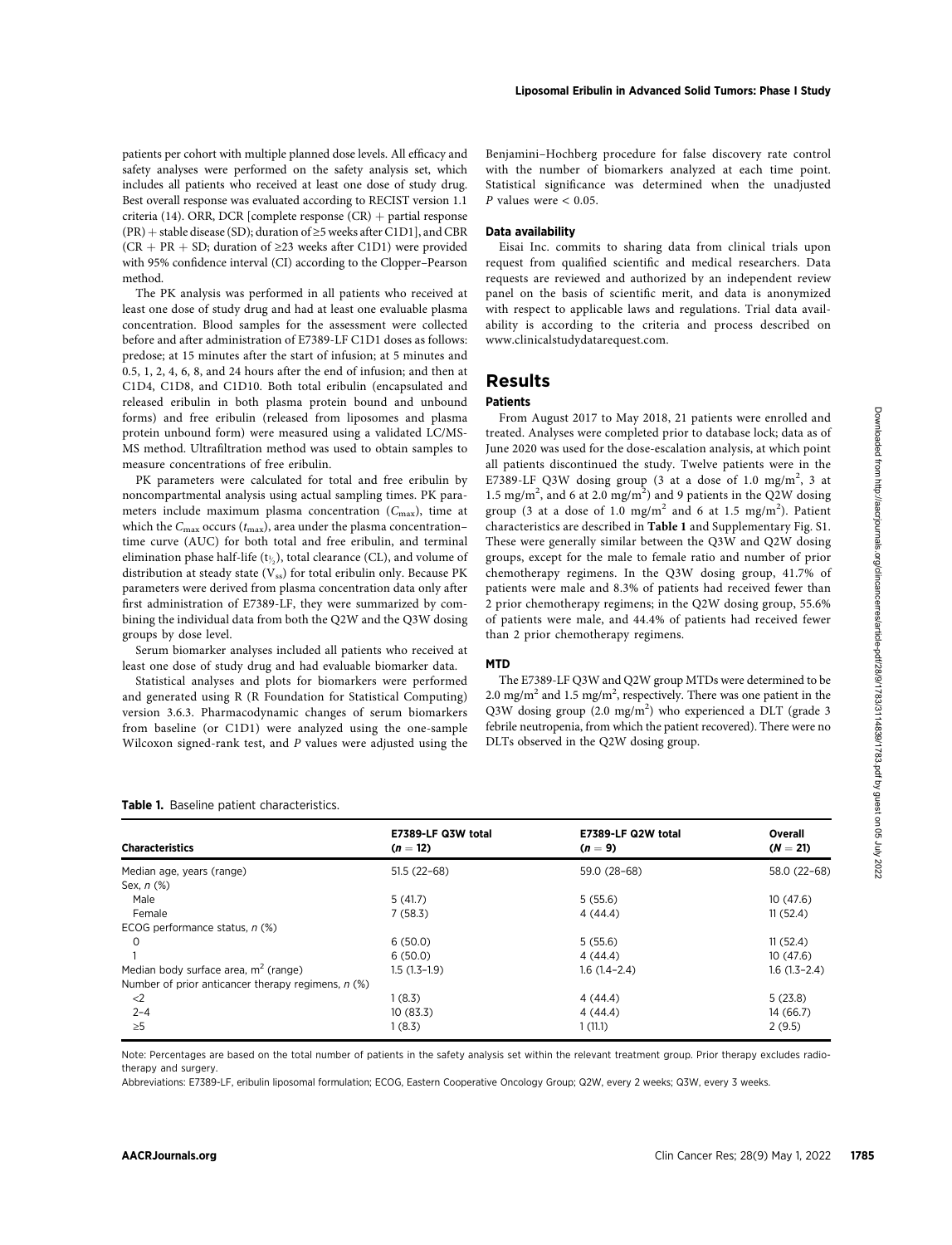#### Table 2. Safety summary.

| <b>Parameters</b>                                                                                                                                                                                                                                                              |                                                                                               | E7389-LF Q3W                                                                                                       | E7389-LF Q2W                                                                                                                    |                                                                                                                                                |                                                                                                                |                                                                                                                     |                                                                                                                           |
|--------------------------------------------------------------------------------------------------------------------------------------------------------------------------------------------------------------------------------------------------------------------------------|-----------------------------------------------------------------------------------------------|--------------------------------------------------------------------------------------------------------------------|---------------------------------------------------------------------------------------------------------------------------------|------------------------------------------------------------------------------------------------------------------------------------------------|----------------------------------------------------------------------------------------------------------------|---------------------------------------------------------------------------------------------------------------------|---------------------------------------------------------------------------------------------------------------------------|
|                                                                                                                                                                                                                                                                                | 1.0 mg/m <sup>2</sup><br>$(n = 3)$                                                            | 1.5 mg/m <sup>2</sup><br>$(n = 3)$                                                                                 | 2.0 mg/m <sup>2</sup><br>$(n = 6)$                                                                                              | Total<br>$(n = 12)$                                                                                                                            | 1.0 mg/m <sup>2</sup><br>$(n = 3)$                                                                             | 1.5 mg/m <sup>2</sup><br>$(n=6)$                                                                                    | <b>Total</b><br>$(n=9)$                                                                                                   |
| Median duration of treatment, months <sup>a</sup><br>Range<br>Any TEAEs, n (%)<br>Grade 1<br>Grade 2<br>Grade 3<br>Grade 4<br>SAEs, $n$ (%) <sup>c</sup><br>Upper limb fracture<br>Hematuria<br>Hemoptysis<br>Respiratory failure<br>Treatment-related TEAEs, n (%)<br>Grade 1 | 1.38<br>$1.4 - 9.7$<br>3(100)<br>1(33.3)<br>1(33.3)<br>1(33.3)<br>0<br>∩<br>3(100)<br>1(33.3) | 1.38<br>$1.4 - 13.2$<br>3(100)<br>$\Omega$<br>0<br>0<br>3(100)<br>1(33.3)<br>0<br>0<br>1(33.3)<br>0<br>3(100)<br>0 | 3.12<br>$1.4 - 25.5$<br>6 $(100)^{6}$<br>0<br>1(16.7)<br>0<br>4(66.7)<br>2(33.3)<br>1(16.7)<br>0<br>0<br>1(16.7)<br>6(100)<br>0 | 2.78<br>$1.4 - 25.5$<br>12 (100)<br>1(8.3)<br>2(16.7)<br>1(8.3)<br>7(58.3)<br>3(25.0)<br>1(8.3)<br>0<br>1(8.3)<br>1(8.3)<br>12 (100)<br>1(8.3) | 2.83<br>$1.8 - 15.6$<br>3(100)<br>1(33.3)<br>0<br>2(66.7)<br>0<br>0<br>0<br>0<br>0<br>0<br>2(66.7)<br>$\Omega$ | 5.59<br>$0.9 - 13.8$<br>6(100)<br>0<br>0<br>2(33.3)<br>4(66.7)<br>1 (16.7)<br>0<br>1(16.7)<br>0<br>0<br>6(100)<br>0 | 2.89<br>$0.9 - 15.6$<br>9(100)<br>1(11.1)<br>0<br>4(44.4)<br>4(44.4)<br>1(11.1)<br>0<br>1(11.1)<br>0<br>0<br>8(88.9)<br>0 |
| Grade 2<br>Grade 3<br>Grade 4                                                                                                                                                                                                                                                  | 1(33.3)<br>1(33.3)<br>$\Omega$                                                                | 0<br>0<br>3 (100)                                                                                                  | 1(16.7)<br>0<br>5(83.3)                                                                                                         | 2(16.7)<br>1(8.3)<br>8(66.7)                                                                                                                   | 1(33.3)<br>1(33.3)<br>0                                                                                        | 0<br>2(33.3)<br>4(66.7)                                                                                             | 1(11.1)<br>3(33.3)<br>4(44.4)                                                                                             |

Note: Percentages are based on the total number of patients in the safety analysis set within the relevant treatment group. A patient with two or more adverse events in the same preferred term was counted only once for that preferred term. Adverse-event terms were coded using the Medical Dictionary for Regulatory Activities version 23.1. Adverse events were graded using CTCAE version 4.03. Treatment-related TEAEs include TEAEs with missing causality and TEAEs that were considered by the investigator to have a reasonable possibility of relation to the study drug.

Abbreviations: CTCAE, Common Terminology Criteria for Adverse Events; E7389-LF, eribulin liposomal formulation; Q2W, every 2 weeks; Q3W, every 3 weeks; SAE, serious adverse event: TEAF, treatment-emergent adverse event.

<sup>a</sup>Duration of Q3W treatment = (date of day 1 of final cycle + 21 - date of first dose)/(365.25/12). Duration of Q2W treatment = (date of day 1 of final cycle + 28 - date of first dose)/(365.25/12).

<sup>b</sup>One grade 5 TEAE of respiratory failure was also reported.

c All SAEs were unrelated to study drug except for hemoptysis, and all were rated as grade 3 except for respiratory failure, which was grade 5.

#### Safety

The median duration of treatment was 2.78 months (range 1.4-25.5) and 2.89 months (range 0.9-15.6) in the E7389-LF Q3W and Q2W dosing groups, respectively (Table 2).

All patients experienced treatment-emergent adverse events (TEAEs) in both the Q3W ( $n = 12$ ) and Q2W ( $n = 9$ ) dosing groups (Table 2). The most common grade ≥3 TEAEs were neutropenia (66.7% in both groups) and leukopenia (58.3% in Q3W group; 33.3% in Q2W group); TEAEs for grades 1 to 4 are shown in Table 3. The nadir of the neutrophil count occurred during days 8 to 15 for both groups (Supplementary Fig. S2).

Serious adverse events (SAEs) unrelated to study drug occurred in 2 patients in the Q3W dosing group [grade 3 upper limb fracture  $(n = 1)$ , and grade 5 respiratory failure due to disease progression in a patient with lung tumor lesions  $(n = 1)$ ] and 1 patient in the Q2W dosing group (grade 3 hematuria due to disease progression in a recurrent primary bladder tumor lesion). Grade 3 hemoptysis related to study drug occurred in 1 patient in the Q3W dosing group. TEAEs led to dose reductions in 3 patients (25.0%) in the Q3W dosing group [grade 4 neutropenia ( $n = 1$ ), grade 3 anemia ( $n = 1$ ), and grade 3 febrile neutropenia ( $n = 1$ )] and 4 patients (44.4%) in the Q2W dosing group [grade 3 neutropenia ( $n = 3$ ), grade 3 angina pectoris ( $n = 1$ ), and grade 3 peripheral sensory neuropathy  $(n = 1)$ ]. TEAEs led to dose interruptions in 0 patients in the Q3W dosing group, and 2 patients (22.2%) within the Q2W dosing group [grade 2 laryngitis  $(n = 1)$ and grade 2 pneumonia ( $n = 1$ )]. TEAEs led to study-drug discontinuation in 1 patient (8.3%; grade 4 thrombocytopenia) within the Q3W dosing group. There were no patients who discontinued treatment due to TEAEs in the Q2W dosing group. Overall, the most common toxicities (Q3W/Q2W groups) included neutropenia (83.3%/88.9%), leukopenia (83.3%/77.8%), nausea (83.3%/22.2%), and increases in AST level (58.3%/55.6%) and ALT (50.0%/55.6%) level. Two hypersensitivity reactions occurred: one in the Q3W group, and one in the Q2W group.

#### **Efficacy**

In the overall population, 4 patients achieved PR for an ORR of 19.0% (95% CI, 5.4-41.9; Supplementary Table S1). These four cancer types were adenoid cystic carcinoma (ACC), esophageal cancer, urothelial cancer, and uterine small cell cancer (Supplementary Fig. S1). Three of the responses were in the E7389-LF Q2W group  $(1.5 \text{ mg/m}^2, n = 2; 1.0 \text{ mg/m}^2, n = 1)$ , while the remaining responder was taking E7389-LF 2.0 mg/m<sup>2</sup> Q3W. The CBR was also somewhat higher in the Q2W regimens (55.6%) than the Q3W regimens (33.3%), although the overall DCR was 66.7% for either regimen frequency. The percentage change in the sum of tumor diameters from baseline over time is shown in Fig. 1. Median PFS was 2.8 months in the overall population and in both the Q2W and Q3W regimens. The maximum percentage change in the sum of tumor diameters from baseline is shown in Supplementary Fig. S3.

#### PK analyses

Plasma concentration of total eribulin after single administration of E7389-LF was substantially greater than that after administration of commercially available eribulin mesylate (nonliposomal formulation) in Japanese patients with advanced solid tumors at the approved dose level  $(1.4 \text{ mg/m}^2;$  Eisai Inc., data on file; ref. 15), and only a small percentage of free eribulin was observed in plasma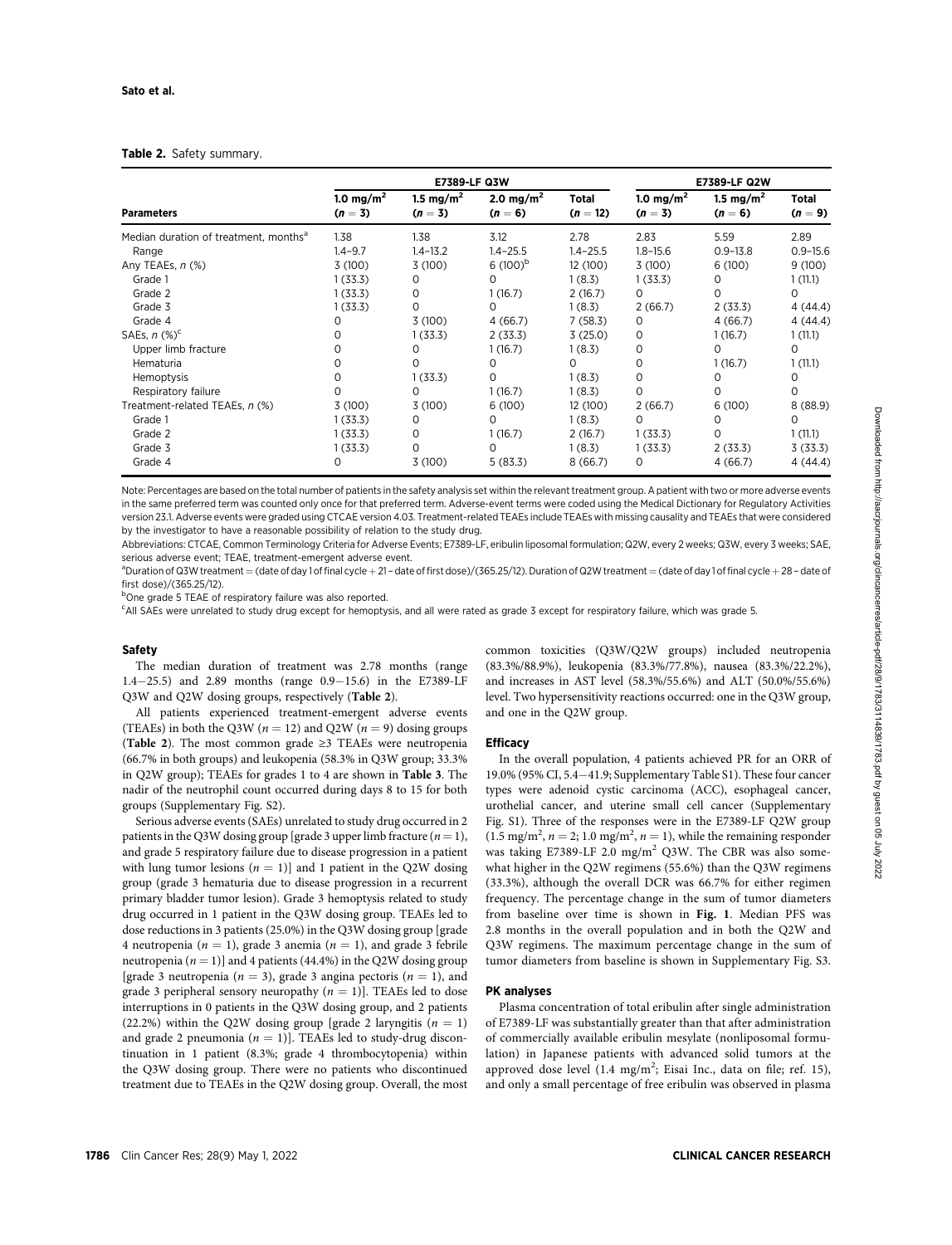|                                 | E7389-LF Q3W total<br>$(n = 12)$ |             |         |         | E7389-LF Q2W total<br>$(n = 9)$ |             |          |             |
|---------------------------------|----------------------------------|-------------|---------|---------|---------------------------------|-------------|----------|-------------|
| TEAEs, $n$ (%)                  | Grade 1                          | Grade 2     | Grade 3 | Grade 4 | Grade 1                         | Grade 2     | Grade 3  | Grade 4     |
| Hematologic events              |                                  |             |         |         |                                 |             |          |             |
| Anemia                          | 2(16.7)                          | 2(16.7)     | 3(25.0) | 0       | 1(11.1)                         | 0           | 2(22.2)  | 0           |
| Thrombocytopenia                | 2(16.7)                          | 1(8.3)      | 1(8.3)  | 1(8.3)  | 1(11.1)                         | 1(11.1)     | 1(11.1)  | $\mathbf 0$ |
| Leukopenia                      | 1(8.3)                           | 2(16.7)     | 5(41.7) | 2(16.7) | 1(11.1)                         | 3(33.3)     | 3(33.3)  | $\Omega$    |
| Neutropenia <sup>a</sup>        | 1(8.3)                           | 1(8.3)      | 1(8.3)  | 7(58.3) | 0                               | 2(22.2)     | 2(22.2)  | 4(44.4)     |
| Lymphopenia                     | O                                | 3(25.0)     | 2(16.7) | 0       | 0                               | 3(33.3)     | 1(11.1)  | $\Omega$    |
| Nonhematologic events           |                                  |             |         |         |                                 |             |          |             |
| Nausea                          | 8(66.7)                          | 2(16.7)     | 0       | 0       | 1(11.1)                         | 1(11.1)     | 0        | 0           |
| Alopecia                        | 6(50.0)                          | $\Omega$    | 0       | 0       | 1(11.1)                         | 0           | $\Omega$ | $\Omega$    |
| AST increased                   | 4(33.3)                          | 2(16.7)     | 1(8.3)  | 0       | 4(44.4)                         | 0           | 1(11.1)  | $\Omega$    |
| ALT increased                   | 3(25.0)                          | 1(8.3)      | 2(16.7) | 0       | 2(22.2)                         | 3(33.3)     | $\Omega$ | $\Omega$    |
| Decreased appetite              | 3(25.0)                          | 1(8.3)      | 0       | 0       | 2(22.2)                         | 0           | 0        | 0           |
| Rash                            | 3(25.0)                          | 0           | 0       | 0       | 1(11.1)                         | 2(22.2)     | 0        | $\Omega$    |
| Dysgeusia                       | 3(25.0)                          | 0           | 0       | 0       | 1(11.1)                         | $\mathbf 0$ | 0        | 0           |
| Pyrexia                         | 3(25.0)                          | 0           | 0       | 0       | 0                               | 0           | 0        | 0           |
| Constipation                    | 2(16.7)                          | $\mathbf 0$ | 0       | 0       | 2(22.2)                         | 0           | 0        | $\Omega$    |
| Fatigue                         | 2(16.7)                          | $\mathbf 0$ | 0       | 0       | 2(22.2)                         | $\mathbf 0$ | 0        | $\Omega$    |
| Stomatitis                      | 2(16.7)                          | $\mathbf 0$ | 0       | 0       | 2(22.2)                         | $\Omega$    | 0        | 0           |
| Pruritus                        | 2(16.7)                          | $\mathbf 0$ | 0       | 0       | 1(11.1)                         | 1(11.1)     | 0        | $\Omega$    |
| γ-glutamyltransferase increased | 1(8.3)                           | $\mathbf 0$ | 2(16.7) | 0       | 1(11.1)                         | 0           | 1(11.1)  | $\mathbf 0$ |
| Peripheral sensory neuropathy   | 1(8.3)                           | 0           | 0       | 0       | 1(11.1)                         | $\Omega$    | 1(11.1)  | $\Omega$    |
| Hypoalbuminemia                 | 0                                | 2(16.7)     | 0       | 0       | 1(11.1)                         | 2(22.2)     | 0        | $\Omega$    |
| Hypophosphatemia                | $\Omega$                         | 1(8.3)      | 2(16.7) | 0       | 0                               | 1(11.1)     | 0        | 0           |

Table 3. TEAEs in the Q3W and Q2W dosing groups (any grade reported in  $\geq$ 20% of patients in either dosing group).

Note: Percentages are based on the total number of patients in the safety analysis set within the relevant treatment group. A patient with two or more adverse events in the same preferred term was counted only once for that preferred term. Adverse-event terms were coded using the Medical Dictionary for Regulatory Activities version 23.1. Adverse events were graded using CTCAE version 4.03. Treatment-related TEAEs include TEAEs with missing causality and TEAEs that were considered by the investigator to have a reasonable possibility of relation to the study drug.

Abbreviations: ALT, alanine aminotransferase; AST, aspartate aminotransferase; CTCAE, Common Terminology Criteria for Adverse Events; E7389-LF, eribulin liposomal formulation; Q2W, every 2 weeks; Q3W, every 3 weeks; TEAE, treatment-emergent adverse event.

<sup>a</sup>Granulocyte colony-stimulating factor (filgrastim) was given to 7 patients in the Q3W group and 3 patients in the Q2W group for prevention of grade 3 to 4 neutropenia.

(Fig. 2). The PK data demonstrated a dose-dependent increase in the means of the  $C_{\text{max}}$ , the AUC from zero time to time of last quantifiable concentration  $[AUC_{(0-t)}]$ , and the AUC from zero time extrapolated to infinite time  $[AUC_{(0\text{-inf})}]$  of total eribulin (Supplementary Table S2). The mean  $\mathrm{AUC}_{(0\text{-}t)}$  of free eribulin was less than 1% of the mean  $AUC_{(0-t)}$  of total eribulin at all E7389-LF dose levels. The mean  $t_{\gamma_2}$  of total eribulin at the E7389-LF dose levels of 1.0 mg/m<sup>2</sup>,

1.5 mg/m<sup>2</sup>, and 2.0 mg/m<sup>2</sup> were 25.4, 27.4, and 23.9 hours, respectively, and dose independent.

### Biomarker analyses

Fifty-six of the 81 serum biomarkers (including both endothelial cell/vasculature and immune response–related biomarkers) were analyzed, as less than 20% of samples were below the lower limit of

#### Figure 1.

Percentage change from baseline in sum of tumor diameters over time per RECIST v1.1. E7389-LF, eribulin liposomal formulation; Q2W, every 2 weeks; Q3W, every 3 weeks; RECIST v1.1, Response Evaluation Criteria In Solid tumors, version 1.1.

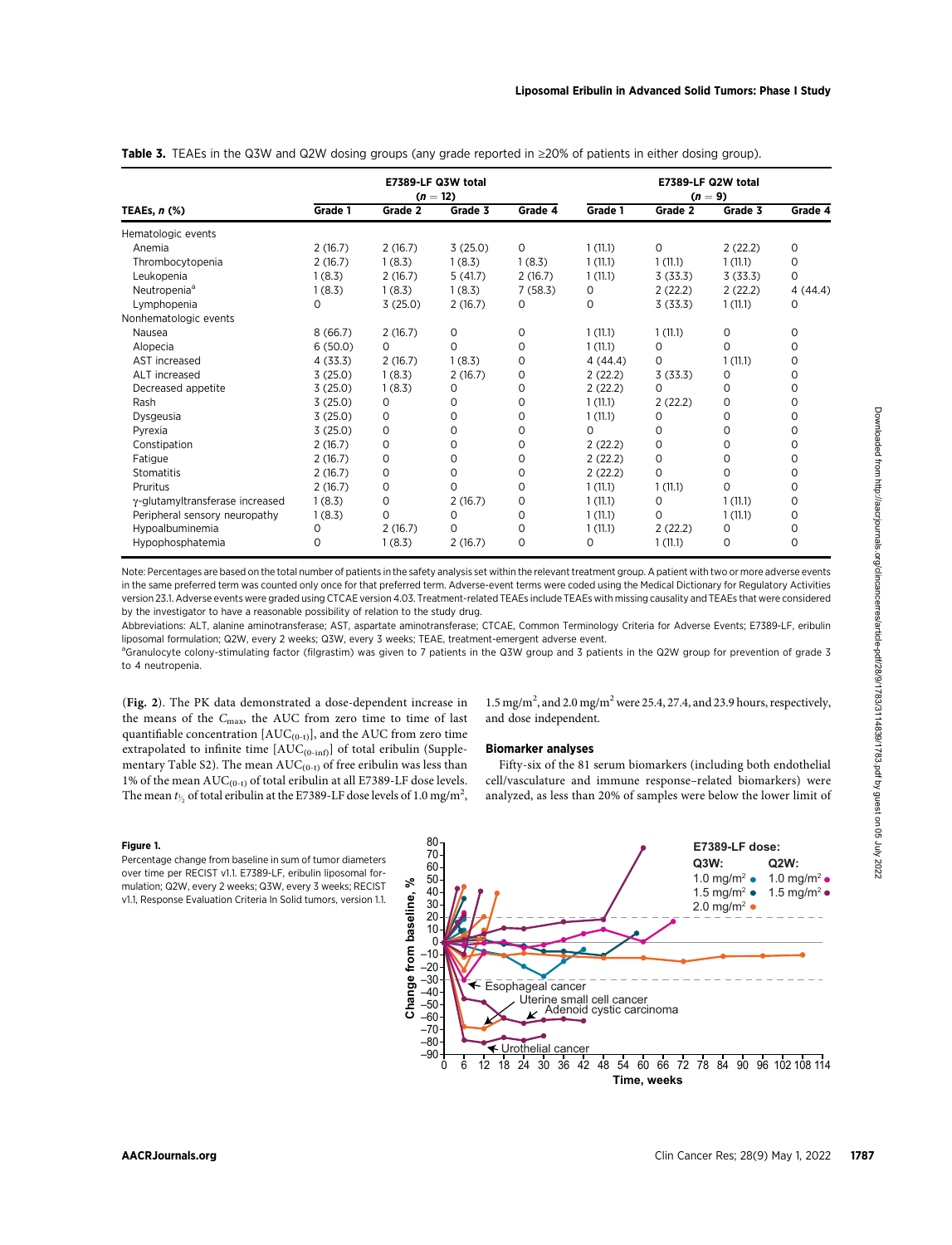

#### Figure 2.

Plasma concentration profiles of total and free eribulin after administration of E7389-LF (liposomal formulation) or eribulin mesylate (nonliposomal formulation). Total eribulin (E7389-LF), encapsulated and released eribulin in both plasma protein bound and unbound forms; free eribulin (E7389-LF), released from liposomes and plasma protein unbound form; total eribulin (eribulin mesylate), plasma protein bound and unbound eribulin; free eribulin (eribulin mesylate), plasma protein unbound eribulin. Plasma concentrations are shown as mean + SD. Plasma concentrations after administration of E7389-LF were summarized by combining the individual concentration data from both the Q2W and the Q3W dosing groups by dose level and by nominal time point. <sup>a</sup>The total eribulin concentration after administration of eribulin mesylate (nonliposomal formulation) in Japanese patients with advanced solid tumors at the approved dose level (Eisai Inc., data on file; ref. 15). <sup>b</sup>The free eribulin concentration after administration of eribulin mesylate (nonliposomal formulation), which was estimated by multiplying the total eribulin concentration after administration of eribulin mesylate by the plasma protein unbound ratio of 0.5 (roughly assumed by the human plasma protein binding ratio of eribulin: 49% to 65%; ref. 5). E7389-LF, eribulin liposomal formulation; Q2W, every 2 weeks; Q3W, every 3 weeks.

detection at any dose level in the entire cohort (Supplementary Fig. S4). In an integrated analysis using all patients' data in each schedule, changes for these markers were observed in either schedule from baseline to C2D1, C3D1, and C4D1 (Supplementary Table S3). Of note, biomarker levels that increased from baseline in the integrated analysis included endothelial markers [TEK receptor tyrosine kinase (TEK), intercellular adhesion molecule 1 (ICAM1), vascular endothelial growth factor receptor 3 (VEGFR3), and platelet/endothelial cell adhesion molecule 1 (PECAM1)], vasculature marker collagen IV, and immune-related marker interferon gamma (IFNy). Outside of the integrated analysis, there was an observable trend towards increased endothelial cell and vasculature markers, and IFNg, from baseline to C2D1 in the Q2W dose group; 1.5 mg/m<sup>2</sup> was generally favored per an observed doseresponse trend (Fig. 3A). There was also an observed dose-response trend with collagen IV which favored the E7389-LF 1.5 mg/m<sup>2</sup> and 2.0 mg/m<sup>2</sup> dosing of the Q3W dose group (Fig. 3A). In the 2.0 mg/ m<sup>2</sup> Q3W dose group, endothelial cell and vasculature cell marker levels increased after C2D1 and a large increase in IFNy was observed from C3D1 to C4D1 (Fig. 3B).

# **Discussion**

In this phase I dose-escalation study, E7389-LF was well tolerated in Japanese patients with advanced solid tumors and antitumor effects were demonstrated for several tumor types (Fig. 1; Supplementary Fig. S1).

The MTDs were 2.0 mg/m<sup>2</sup> Q3W and 1.5 mg/m<sup>2</sup> Q2W, corresponding to similar planned dose intensities  $(0.67 \text{ mg/m}^2/\text{week}$  and

0.75 mg/m<sup>2</sup>/week, respectively). Major toxicities were neutropenia, anemia, increased AST, and increased ALT. One DLT (grade 3 febrile neutropenia) was observed at the dose of 2.0 mg/m<sup>2</sup> Q3W; no DLTs occurred with the 1.5 mg/m<sup>2</sup> Q2W regimen. Grade 4 hypophosphatemia (reported as DLT in previous study; ref. 12) was not observed in the Q3W group at doses of 1.0 to 2.0 mg/m<sup>2</sup>, and despite the presence of grade 3 events, this dose range was determined to be tolerable. Thus, hypophosphatemia may not substantially affect E7389-LF's tolerability. The neutrophil count nadir occurring between days 8 to 15 may have increased the risk of dose interruption in the Q2W group during administration scheduled on day 15. In the previous study of E7389-LF, treatment-related neutropenia was more often the cause of dose interruption in the Q2W group and two DLTs (grade 3 increased ALT and grade 4 neutropenia) were observed among 3 patients in the Q2W group at doses of 2.0 mg/m<sup>2</sup> (12). Considering the toxicity profiles and the results of the previous study of E7389-LF in Q2W regimen, the recommended dose of E7389-LF for further development in the expansion part was  $2.0 \text{ mg/m}^2$  Q3W.

The previous study (12) reported E7389-LF MTDs of 1.4 mg/m<sup>2</sup> Q3W and 1.5 mg/m<sup>2</sup> Q2W, with planned dose intensities of 0.47 mg/m<sup>2</sup>/week and 0.75 mg/m<sup>2</sup>/week, respectively. Considering the difference in these intensities, the current study offered an opportunity to reevaluate a higher Q3W dose ( $>1.5$  mg/m<sup>2</sup>), and establish<br>necessary PK safety and tolerability data for E7389 LE in Japanese necessary PK, safety, and tolerability data for E7389-LF in Japanese patients to support further development of this compound globally. The incidence of DLTs and dose levels were similar to the previous E7389-LF study, where 2 patients experienced DLTs (grade 4 hypophosphatemia,  $n = 1$ ; grade 4 increased ALT/AST,  $n = 1$ ) in the Q3W group ( $n = 18$ ) at a dose of 1.5 mg/m<sup>2</sup> and 3 patients experienced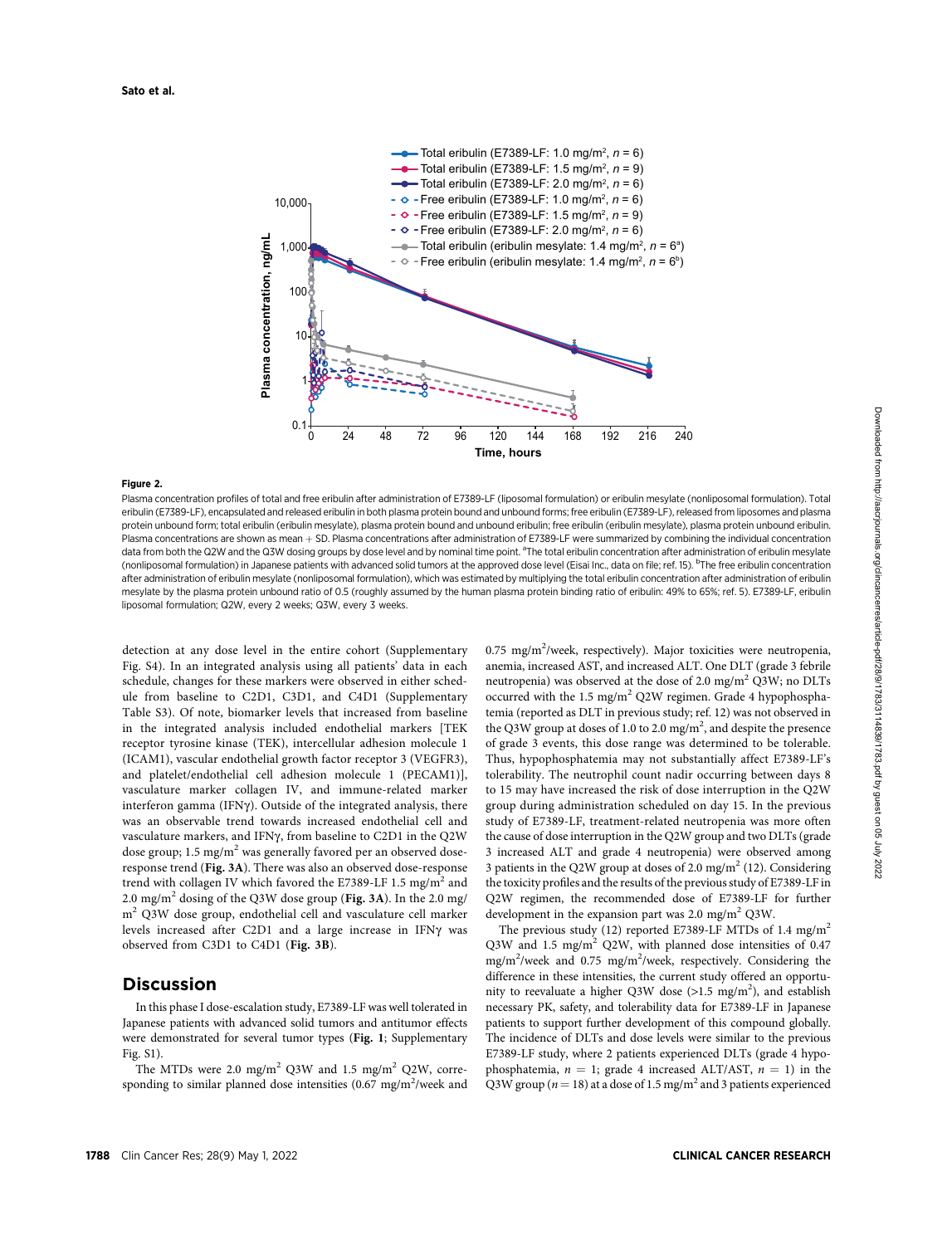

Biomarker analyses. A, Median percent change in select biomarker levels from baseline to C2D1 and B, Median percent change in select biomarker levels over time in patients within the E7389-LF Q3W dosing group (2.0 mg/m<sup>2</sup>). For box and whisker plots in A, the horizontal line represents the median, the box represents the interquartile range, and the whiskers represent the largest or smallest values within 1.5 times the interquartile range (either above the 75th percentile or below the 25th percentile); floating points represent outliers. C#D#, cycle #, day #; E7389-LF, eribulin liposomal formulation; ICAM1, intercellular adhesion molecule 1; IFNg, interferon gamma; PECAM1, platelet/endothelial cell adhesion molecule 1; Q2W, every 2 weeks; Q3W, every 3 weeks; TEK, TEK receptor tyrosine kinase; VEGFR3, vascular endothelial growth factor receptor 3.

DLTs in the Q2W group ( $n = 12$ ) at 1.5 mg/m<sup>2</sup> (grade 4 febrile neutropenia and grade 3 stomatitis,  $n = 1$ ) and 2.0 mg/m<sup>2</sup> (grade 3 increased ALT,  $n = 1$ ; grade 4 neutropenia,  $n = 1$ ; ref. 12).

The proportion of patients who had a TEAE resulting in dose adjustment was similar to that reported in the previous study of E7389-LF (12). Notably, fewer patients in this study had TEAEs resulting in dose interruption (Q3W/Q2W: 0%/22.2% vs. 25.0%/ 60.5%), but more patients had TEAEs resulting in dose reduction (Q3W/Q2W: 25.0%/44.4% vs. 5.0%/7.9%; ref. 12). The proportion of patients with TEAEs leading to dose discontinuation was similar between studies; however, TEAEs were different (12). In the previous study, TEAEs leading to discontinuation included abdominal distension, ascites, fatigue, pyrexia, increased bilirubin, decreased appetite, dyspnea, deep vein thrombosis, and vaginal hemorrhage (12). Most of these TEAEs were not associated with discontinuation in this current study; however, the only death that occurred was attributed to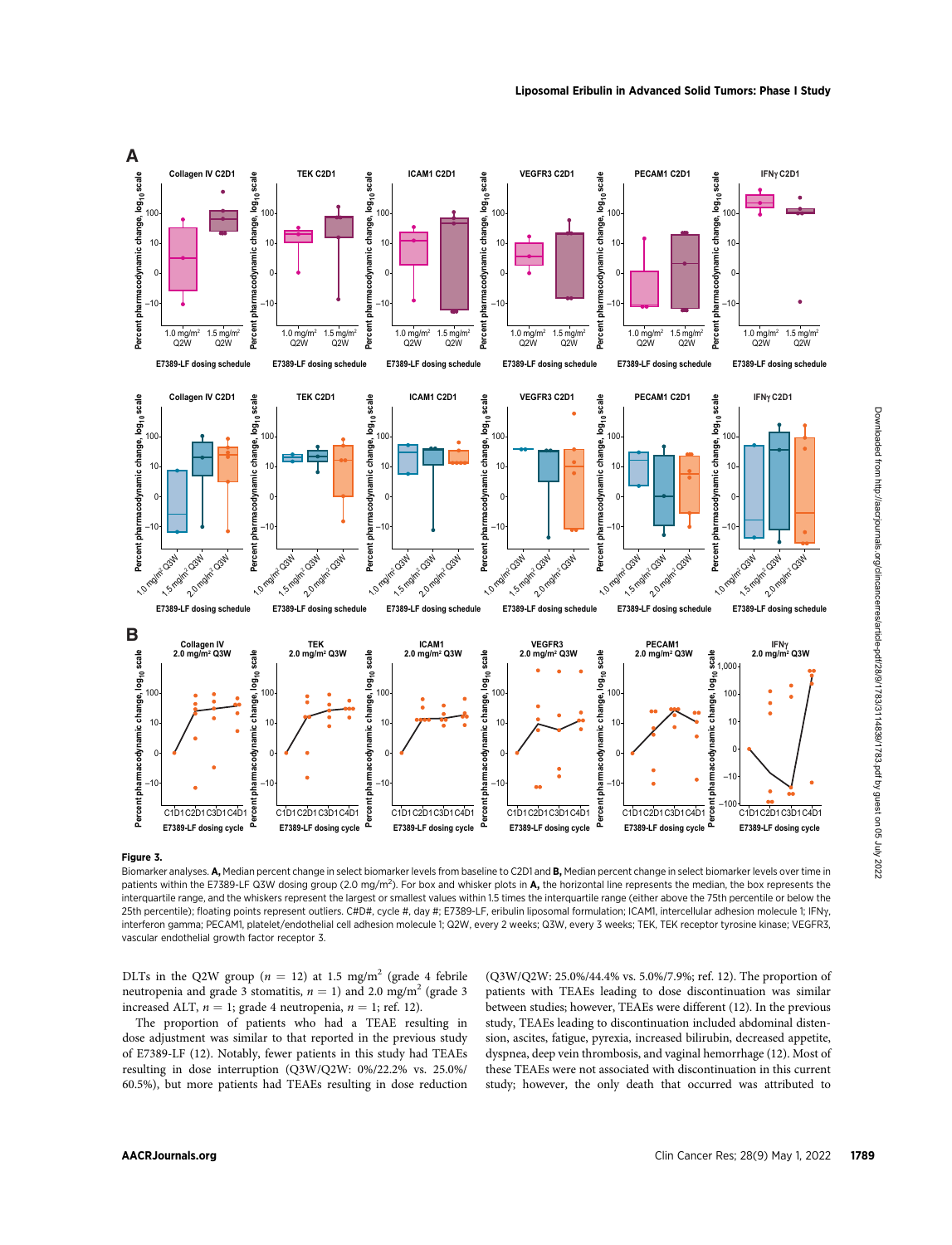respiratory failure. This variation may be explained by the inclusion of fewer patients in this study, plus the previous study included results from the dose-escalation and dose-expansion phases. In summary, both the Q2W (1.0 mg/m<sup>2</sup>, 1.5 mg/m<sup>2</sup>) and Q3W E7389-LF dose levels (1.0 mg/m<sup>2</sup>, 1.5 mg/m<sup>2</sup>, 2.0 mg/m<sup>2</sup>) were considered tolerable. As neutropenia was the most common grade ≥3 TEAE and febrile neutropenia was a DLT, additional treatment with filgrastim or prophylactic usage of peg-filgrastim may be beneficial towards patient management and may be considered for inclusion in the recommended dose regimen for further development of this compound, in addition to careful monitoring of blood cell count.

While sample sizes in this analysis were small, E7389-LF demonstrated antitumor activity which warrants further investigation in this population. Moreover, the durable responses in ACC, urothelial cancer, and uterine small cell cancer suggest that liposomes may enhance the efficacy of eribulin.

The much higher plasma concentration of total eribulin compared with free eribulin suggests that most of the eribulin was encapsulated in the liposome after administration of E7389-LF. The plasma concentration of free eribulin after administration of E7389- LF  $(1.0-2.0 \text{ mg/m}^2)$  was generally lower than that after administration of eribulin mesylate (nonliposomal formulation), which is estimated by multiplying the plasma concentration of total eribulin after administration of eribulin mesylate in Japanese patients with advanced solid tumors at the approved dose level  $(1.4 \, \text{mg/m}^2)$  by the plasma protein unbound ratio of 0.5 (roughly assumed by the human plasma protein binding ratio of eribulin: 49% to 65%; Eisai Inc., data on file; refs. 5, 15). This suggests that the tumor response of patients receiving E7389-LF was not due to a greater exposure to free eribulin in plasma, but rather due to altered drug delivery into tumors, although the exposure of eribulin to tumor lesions by E7389-LF was not investigated in this clinical study.

While mechanistic advantages of both mesylate-form and liposomal eribulin have been noted as compared with other antimitotic agents (1, 10, 11), an exploratory investigation of eribulin's mechanism of action is imperative in further determining its effect on the immune system. The results of the biomarker analyses suggest that eribulin's mechanism of action may influence the tumor microenvironment via vascular remodeling at both the Q2W and Q3W dose regimens. This is evidenced by the observable trends of increased endothelial cell markers (ie, TEK, ICAM1, VEGFR3, and PECAM1) and vasculature marker collagen IV among the Q2W and Q3W dose groups. In addition, eribulin appears to have an immune-related effect on tumors through increases in IFNg and its downstream markers C-X-C motif chemokine ligand 11 (CXCL11) and C-X-C motif chemokine ligand 10 (CXCL10; Supplementary Fig. S4). Furthermore, a previous post hoc analysis found that a high baseline absolute lymphocyte count was associated with a longer overall survival with eribulin (but not treatment with physician's choice) in patients with metastatic breast cancer (16). Within this study, both dosing frequencies appear to have exhibited a dose-dependent change in endothelial/vasculature and immune-related biomarkers; however, the limited sample size and analyses completed before database lock may have affected this finding. Furthermore, these biomarkers continued to change after cycle 2, a trend that may be investigated more thoroughly in the doseexpansion part.

In conclusion, the MTDs of E7389-LF were 2.0 mg/m<sup>2</sup> Q3W and 1.5 mg/m<sup>2</sup> Q2W. Further investigation of the 2.0 mg/m<sup>2</sup> Q3W regimen is warranted for specific tumor types; expansion cohorts for breast cancer, ACC, gastric cancer, esophageal cancer, and small cell lung cancer are ongoing at this dose (NCT03207672; refs. 17, 18).

### Authors' Disclosures

T. Shimizu reports grants from Eisai Co., Ltd. during the conduct of the study, as well as grants from Novartis, Eli Lilly and Company, Daiichi Sankyo, AbbVie, Bristol Myers Squibb, AstraZeneca, Pfizer, Loxo Oncology, Takeda Oncology, Incyte, Chordia Therapeutics, 3D-Medicine, Symbio Pharmaceuticals, PharmaMar, Five Prime, and Astellas outside the submitted work. T. Koyama reports personal fees from Chugai Pharmaceutical and Sysmex, as well as grants from PACT Pharma outside the submitted work. S. Iwasa reports grants from Eisai Co., Ltd. during the conduct of the study, as well as grants from Eisai Co., Ltd. outside the submitted work. A. Shimomura reports grants and personal fees from Chugai Pharmaceutical, AstraZeneca, Daiichi Sankyo, and Eisai Co., Ltd.; personal fees from MSD, Pfizer, Eli Lilly and Company, Kyowa Hakko Kirin, and Takeda Pharmaceutical; and grants from Taiho Pharmaceutical and Mochida Pharmaceutical outside the submitted work. S. Kondo reports grants from Eisai Co., Ltd. during the conduct of the study; S. Kondo also reports personal fees from Chugai Pharmaceutical, as well as grants from AbbVie and Incyte outside the submitted work. S. Kitano reports grants and personal fees from Eisai Co., Ltd. during the conduct of the study. S. Kitano also reports personal fees from Pfizer, Novartis, Sumitomo Dainippon Pharma, GlaxoSmithKline, ImmuniT Research Inc., Rakuten Medical, Bristol Myers Squibb, Taiho Pharmaceutical, and Pharmaceuticals and Medical Devices Agency (PMDA); grants and personal fees from MSD, Ono Pharmaceutical Co., Ltd., Regeneron, Daiichi Sankyo, Chugai Pharmaceutical, AstraZeneca, and Boehringer Ingelheim; and grants from Astellas, Gilead Sciences, Takara Bio Inc., PACT Pharma, Japan Agency for Medical Research and Development (AMED), and Japan Society for the Promotion of Science (JSPS) outside the submitted work. K. Yonemori reports personal fees from Eisai Co., Ltd. during the conduct of the study, as well as personal fees from Pfizer, Eli Lilly and Company, AstraZeneca, Fiji film, Novartis, and Chugai Pharmaceutical outside the submitted work; in addition, K. Yonemori reports research support for institution as clinical trial fee from MSD, Daiichi Sankyo, AstraZeneca, Taiho Pharmaceutical, Pfizer, Novartis, Takeda, Chugai Pharmaceutical, Ono Pharmaceutical Co., Ltd., Sanofi-Aventis, Seattle Genetics, Eisai Co., Ltd., Eli Lilly and Company, Genmab, Boehringer Ingelheim, Kyowa Hakko Kirin, Nihon Kayaku, Seagen, and Haihe. Y. Fujiwara reports personal fees from AstraZeneca, Chiome Bioscience, Daiichi Sankyo, Novartis, Otsuka Pharmaceutical, Ono Pharmaceutical, Pfizer, Yakult Pharmaceutical, Taiho Pharmaceutical, and Takeda; grants and personal fees from Bristol Myers Squibb, Chugai Pharmaceutical, and Eli Lilly and Company; and grants from AnHeart outside the submitted work. T. Suzuki reports personal fees from Eisai Co., Ltd. outside the submitted work. T. Takase reports personal fees from Eisai Co., Ltd outside the submitted work. R. Nagai reports personal fees from Eisai Co., Ltd outside the submitted work. K. Yamaguchi reports personal fees from Eisai Co., Ltd outside the submitted work. T. Semba reports personal fees from Eisai Co., Ltd. during the conduct of the study, as well as personal fees from Eisai Co., Ltd. outside the submitted work. M. Ren is an employee of Eisai Inc. N. Yamamoto reports grants from Eisai Co., Ltd. during the conduct of the study. N. Yamamoto also reports grants from Astellas, Chugai Pharmaceutical, Taiho Pharmaceutical, Bristol Myers Squibb, Pfizer, Novartis, Eli Lilly and Company, AbbVie, Daiichi Sankyo, Bayer HealthCare, Boehringer Ingelheim, Kyowa Hakko Kirin, Takeda, Ono Pharmaceutical, Janssen Pharma, MSD, Merck, GlaxoSmithKline, Sumitomo Dainippon, Chiome Bioscience, Otsuka, Carna Biosciences, Genmab, and Shionogi, as well as personal fees from Eisai Co., Ltd., Takeda, Otsuka, Boehringer Ingelheim, Cimic, Chugai Pharmaceutical, AstraZeneca, Eli Lilly and Company, Ono Pharmaceutical, Chugai Pharmaceutical, Sysmex, and Daiichi Sankyo outside the submitted work. No disclosures were reported by the other authors.

#### Authors' Contributions

J. Sato: Investigation, writing–original draft, writing–review and editing. T. Shimizu: Investigation, writing–review and editing. T. Koyama: Investigation, writing–review and editing. S. Iwasa: Investigation, writing–review and editing. A. Shimomura: Investigation, writing–review and editing. S. Kondo: Investigation, writing–review and editing. S. Kitano: Investigation, writing–review and editing. K. Yonemori: Investigation, writing–review and editing. Y. Fujiwara: Investigation, writing–review and editing. K. Tamura: Investigation, writing–review and editing. T. Suzuki: Conceptualization, supervision, writing–review and editing. T. Takase: Formal analysis, validation, visualization, writing–review and editing. R. Nagai: Formal analysis, validation, visualization, writing–review and editing. K. Yamaguchi: Formal analysis, validation, visualization, writing–review and editing. T. Semba: Formal analysis, validation, visualization, writing–review and editing. Z.-M. Zhao: Formal analysis, validation, visualization, writing–review and editing. M. Ren: Formal analysis, validation, visualization, writing–review and